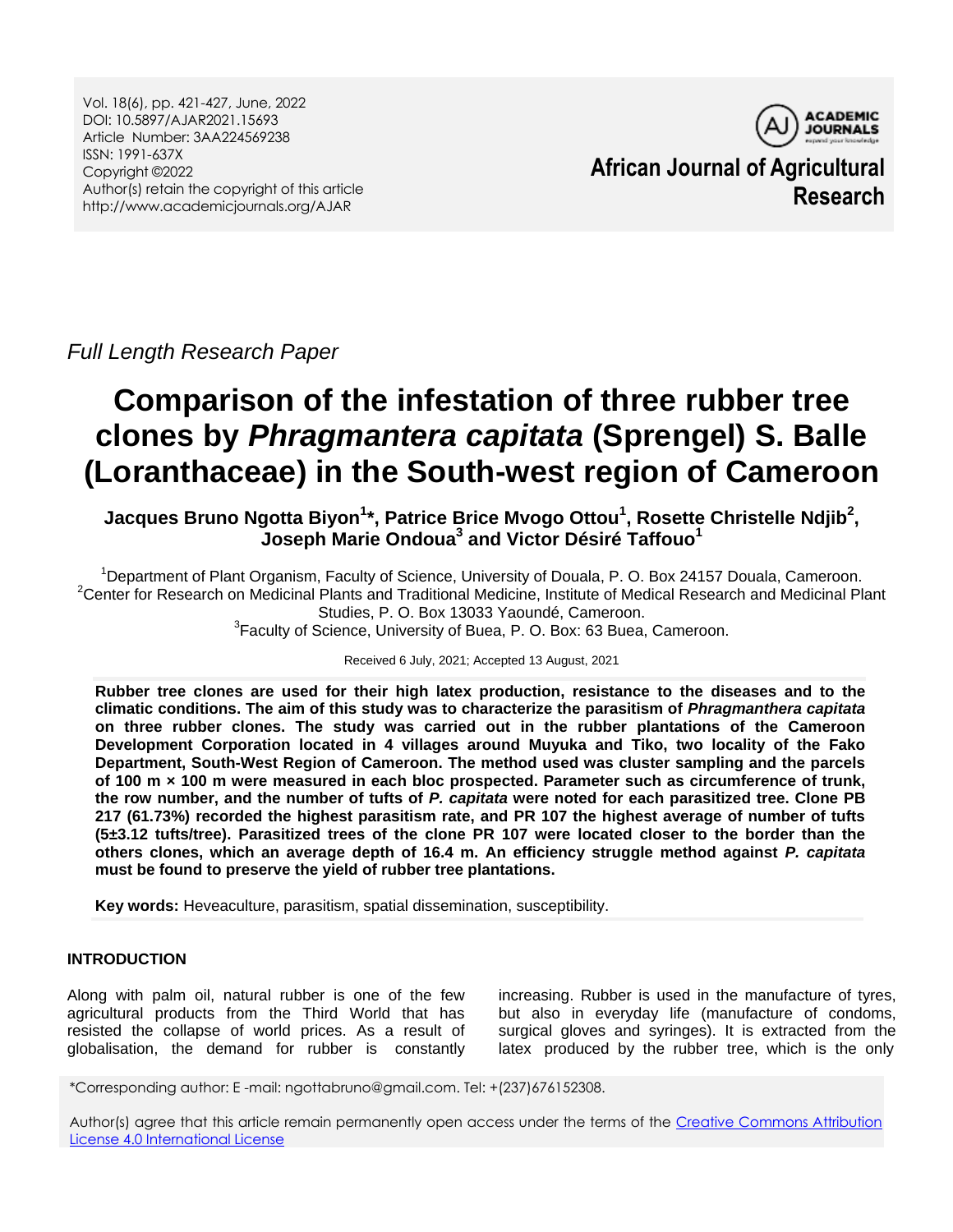

**Figure 1.** Map of the studied area.

exploited source of natural rubber in the world. Its exploitation is spread over three continents, namely South-East Asia, America and Africa. Asia, with 93% of world production, is the main supplier of natural rubber. Next, comes Africa (5%) and America (3%) (IRGSM, 2007). In Cameroon, rubber trees are mainly exploited in the Littoral, South-West and South regions.

Mistletoes are plants that occur in tufts and are linked to their host only by a structural and physiological bridge that constitutes an absorption or suction system, allowing the parasite to take water, minerals and additional organic matter that it needs (Bannister et al., 2002). In addition to wild trees, mistletoes attack cultivated species such as cocoa, avocado, citrus and rubber trees, reducing their yield (Sonké et al., 2000). The Loranthaceae family is widespread throughout the world and includes 77 genera and 950 species. In Cameroon, the Loranthaceae are represented by 26 species belonging to 7 genera (Polhill and Wiens, 1998).

The action of Loranthaceae is harmful in sub-Saharan Africa. Indeed, they are reported in many countries, notably in Benin, 4 genera (*Agelanthus*, *Globimetula*, *Phragmanthera* and *Tapinanthus*), in Burkina Faso, with 3 genera (*Agelanthus*, *Globimetula* and *Tapinanthus*) (Boussim et al., 2012; Houenon et al., 2012). In Cameroon, home gardens as well as orchards and industrial plantations containing species such as cocoa (*Theobroma cacao*), avocado (*Persea americana*), orangutan (*Citrus sinensis*), safflower (*Dacryodes edulis*), and rubber (*Hevea brasiliensis*) are particularly susceptible to the genus *Phragmantera* in the coastal region (Dibong et al., 2009; Ondoua et al., 2015; Massako et al., 2014).

It is therefore interesting to study *Phragmantera capitata*, the main species of the genus found in Cameroon on rubber trees, supplier of natural rubber, one of the few agricultural products of the Third World, along with palm oil, to have resisted the collapse of world prices. The aim of this study was to characterize the parasitism of *P. capitata* on three cultivated rubber clones.

### **MATERIALS AND METHODS**

The study was conducted around of Muyuka and Tiko, two subdivisions in the Fako Department, located, respectively to the north and southeast of the city of Buea, the regional capital (Figure 1). This region is characterized by a coastal humid equatorial climate of the Cameroonian maritime domain with a long rainy season and a short dry season (December-February). Rainfall is abundant and regular, averaging about 2975 mm per year. The average temperature is 25.6°C, with March being the hottest month of the year (26.7°C) and July the least hot month (24.2°C). The monthly relative humidity remains consistently high at around 80%.

#### **Sampling of plant groups**

The work took place in four exploited plantations of the Cameroon Development Corporation (CDC), these plantations are located in the villages Big Ikange, Likomba, Meanja, Missellele, and Muyuka. The method used was cluster sampling, and the work was carried out on rubber trees between 20 and 25 years old, and the clones were selected on the basis of their representativeness in this age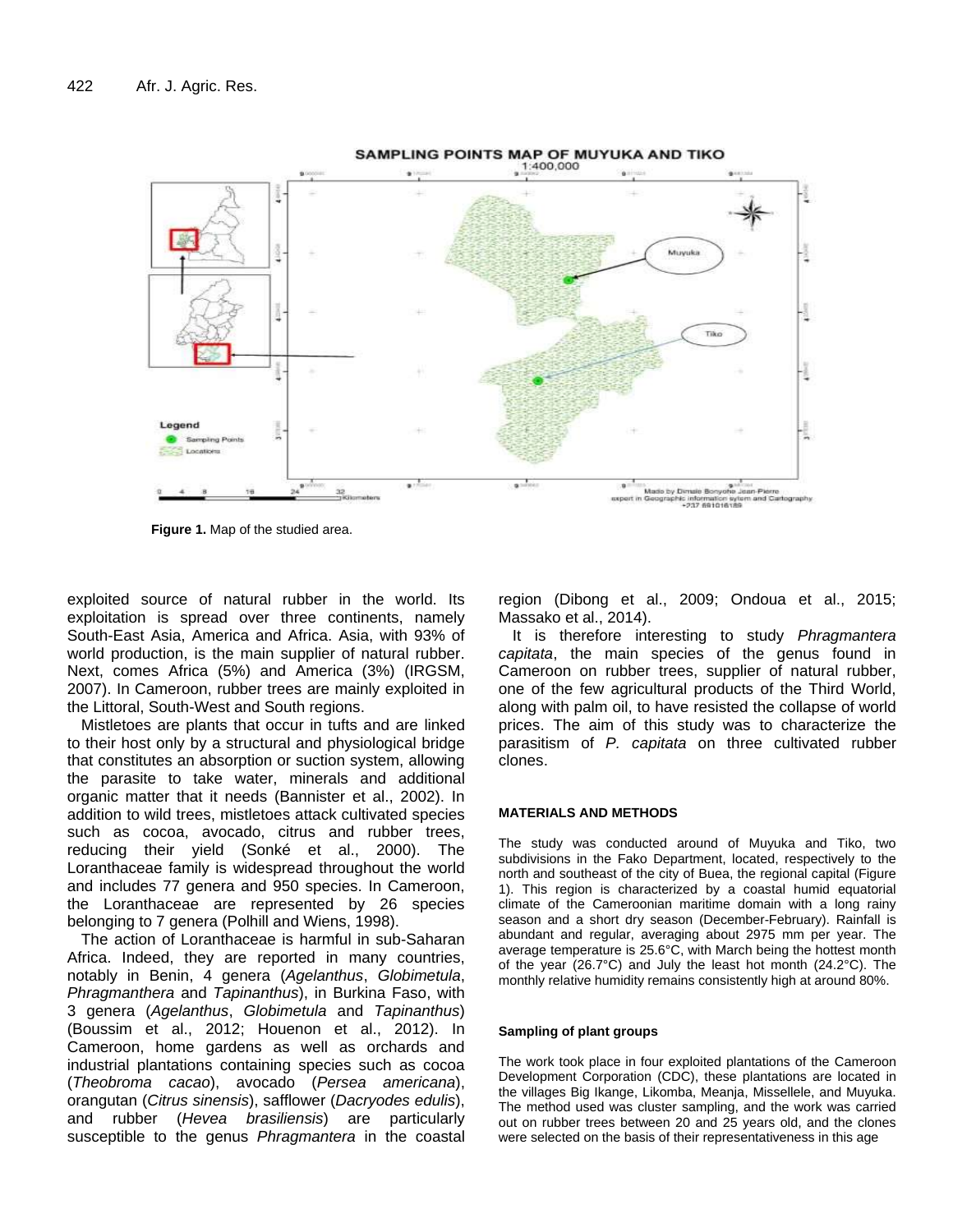group. Thus, clones PB 217, PB 260, and PR 107 were selected for this study.

#### **Delimitation of the parcels**

The work took place in the period from August 2014 to September 2016. The clones were distributed in different blocks of variable dimensions. Three plots of 100 m  $\times$  100 m dimensions, so 1 ha each were delimited for each clone, for a total area of 9 ha. The trees were planted in rows, and the distance between rows was either 2.8 m or 7 m, depending on the orientation of the plot in relation to the road.

#### **Data collection**

Loranthaceae species were observed in the canopy either by naked eyes or by using a pair of binoculars. A delimber was used when the foliages of many trees were crossed, making observation difficult. Plots were prospected line by line, and the number of tufts of *P. capitata* was recorded for each parasitized tree. According to the number of tufts found on the trees, a scale of parasitism intensity was established with four levels: lowly parasitized (1 to 2 tufts); moderately parasitized (3 to 5 tufts); heavily parasitized (5 to 10 tufts); very heavily parasitized (> 10 tufts). Other parameters such as tree circumference and the row number were recorded. The following indices were calculated from the data collected.

The density of parasitism was calculated as the ratio of the number of parasitized trees (Np) per unit area (S).

$$
dp = \frac{Np}{s}
$$

The parasitism rate was calculated as the ratio of the number of parasitized trees (Np) to the total number of trees in a block (N).

$$
Pr = \frac{Np}{N} \times 100
$$

The average number of clumps is the ratio of the number of tufts of *P. capitata* (n) to the number of parasitized trees in a block (Np).

 $M = \frac{N}{Np}$ 

#### **Finding** *P. capitata* **outbreaks**

Outbreaks are considered as trees with large diameters and a high number of parasite clumps. In this study, foci correspond to trees of circumference class X, and which are very heavily parasitized. The class X has to do with trees which have a circumference of 90 cm and above.

#### **Statistical analysis**

Statistical analyses were performed with XLSTAT 20.6 software. Chi-square test was used to compare the parasitism rates of the clones, Kruskal-Wallis test was used to make multiple comparisons between the average number of tufts, and the means of the circumferences. Pearson correlation test was used to analyze the degree of relationship between the number of tufts of parasite, the circumference of the trees, and the position of parasitized trees in

the block.

## **RESULTS**

A total of 2111 parasitized trees were recorded for all clones, with a relative density of 235 trees/ha. Among the clones, the number of parasitized trees was 873 individuals in PB 260, 650 individuals in PB 217, and 588 individuals in PR 107, for relative densities of 219 individuals/ha, 218 individuals/ha, and 156 individuals/ha, respectively. Table 1 shows that parasitism rate in the study area was 56.35%, the highest being obtained in clone PB 217 with 61.73%. It was significantly higher than clones PR 107 and PB 217 with parasitism rates of 59.04 and 51.44%, respectively  $(K = 31.94; p < 0.0001)$ . The number of *P. capitata* tufts encountered was 7002 in the study area, for an average of 4 tufts/tree. Among clones, the highest number of tufts was found in PR 107 with 2689 tufts, followed by 2293 tufts in PB 217, and 2020 clumps in PB 260. The average number of *P. capitata* tufts among clones was significantly higher in PR 107, with  $5 \pm 3.12$  tufts/tree (K = 458.94; p < 0.0001).  $4 \pm 1$ 2.9 tufts/tree were found in PB 217 and  $3 \pm 1.57$  tufts/tree in PB 260. These results show that the horizontal spread of *P. capitata* is higher in clone PB 217, and its vertical spread is higher in PR 107.

The study of parasitism intensity showed that 64.03% of individuals in clone PB 260 are weakly parasitized, and only 0.23% of individuals in the same clone are very heavily parasitized. In PB 217 and PR 107, the rate of very heavily parasitized trees was higher than the average value, these rates being 4.31 and 7.31%, respectively. Clone PR 107 is the only one of the three clones whose number of weakly parasitized trees is lower than the number of moderately and strongly parasitized trees (Figure 2).

Figure 3 shows the average circumferences of parasitized trees in the different clones. It appears that the circumferences of clone PB 217 with 101.57±23.91 cm, was higher than those of PR 107 and PB 260 with 96.77±16.65 cm in clone PR 107, and 93.18±14.39 cm in PB 260 (K = 35.22;  $p < 0.0001$ ). The study of the classes of circumference showed that class X was the most represented in the clones PB 217 and PR 107 with the proportions of 39.54 and 38.16%, respectively, and the class VIII was the highest represented in the clone PB 210 (Figure 4).

Figure 6 show that the mean position of parasitized trees was 19.6 m to the border, the median was 16.8 m, and the 3rd quartile was 28 m. Parasitized trees of the clone PB 260 were the closest to the border of all of the studied clones. The average position of them was on the row 9, that is, at 25.2 m to the border. Median was found in row 6, and the third quartile was in the row 9. For the clone PB 217, parasitized trees have an average position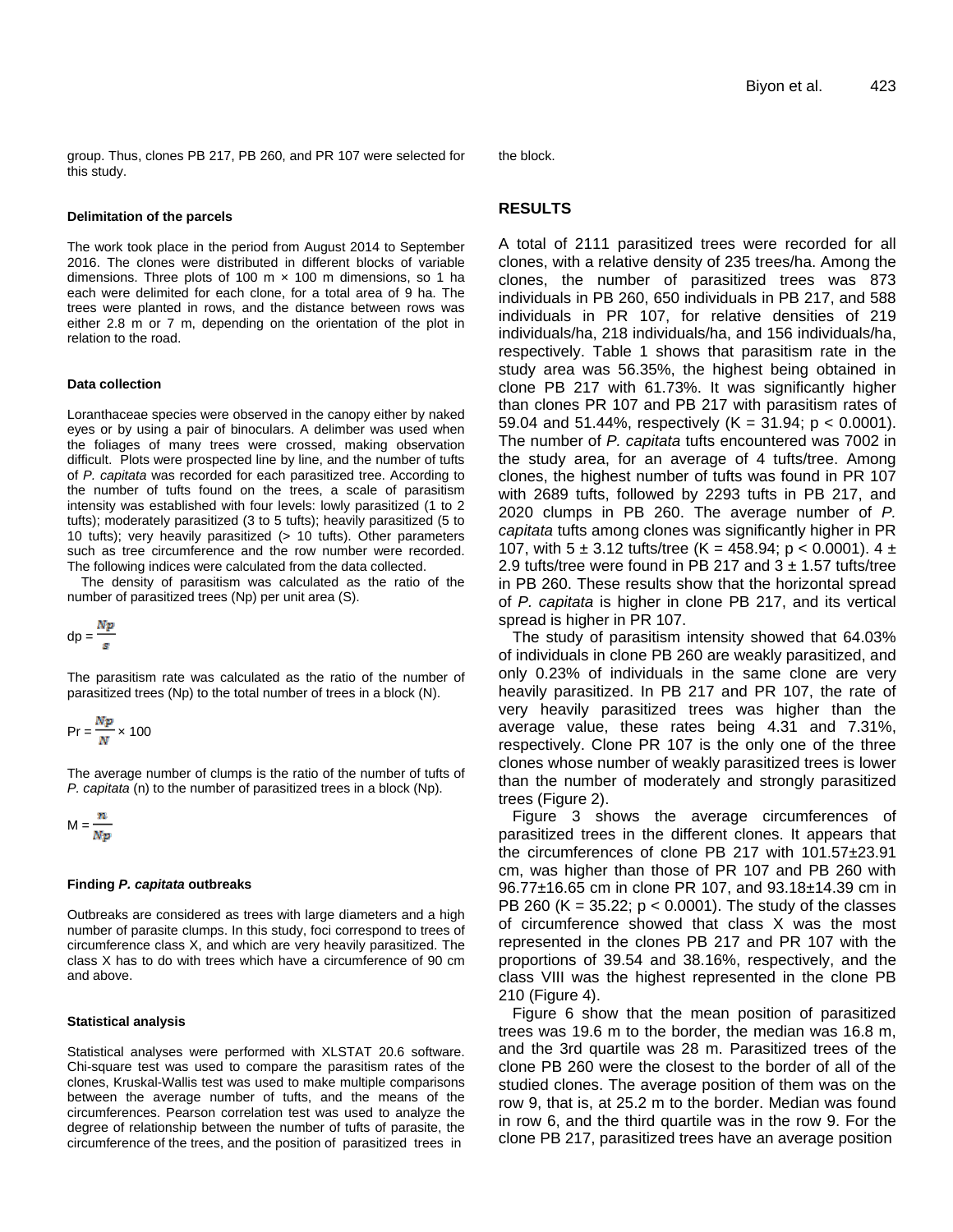| <b>Clone</b> | N    | <b>Np</b> | D (trees/ha) | Tp (%) | n    | nt±SD        |
|--------------|------|-----------|--------------|--------|------|--------------|
| PB 217       | 1053 | 650       | 351          | 61.73  | 2293 | $4 \pm 2.9$  |
| PB 260       | 1697 | 873       | 425          | 51.44  | 2020 | $3 + 1.57$   |
| PR 107       | 996  | 588       | 332          | 59.04  | 2689 | $5 \pm 3.12$ |
| Total/Mean   | 3746 | 2111      | 198          | 56.35  | 7002 | 3.32         |

**Table 1.** parasitism parameters of the studied clones.

N: total number of individuals; Np: number of parasitized trees; D: tree density; Tp: rate of parasitism; n: total number of tufts; nt: number of tufts per tree; SD: standard deviation.



**Figure 2.** Parasitism levels of the studied clones.



**Figure 3.** Average circumferences of parasitized trees in the studied area.

on the row 9, the median was found in the 7th row, and the 3rd quartile was in the 13th row. For PR 107, the average position was on the 10th row, the median was at row 9, and the 3rd quartile was at row 16.

Level of parasitism of the class 10 of each clone was permitted to determine 51 outbreaks of *P. capitata*. The clone PR 107 is the main focus of *P. capitata* spread in the study area with 27 outbreaks, followed by clone PB 217 with 22 outbreaks. Clone PB 260 contains only 2 outbreaks (Figure 5).

The study of the correlation between morphometric parameters of the clones shows that circumference and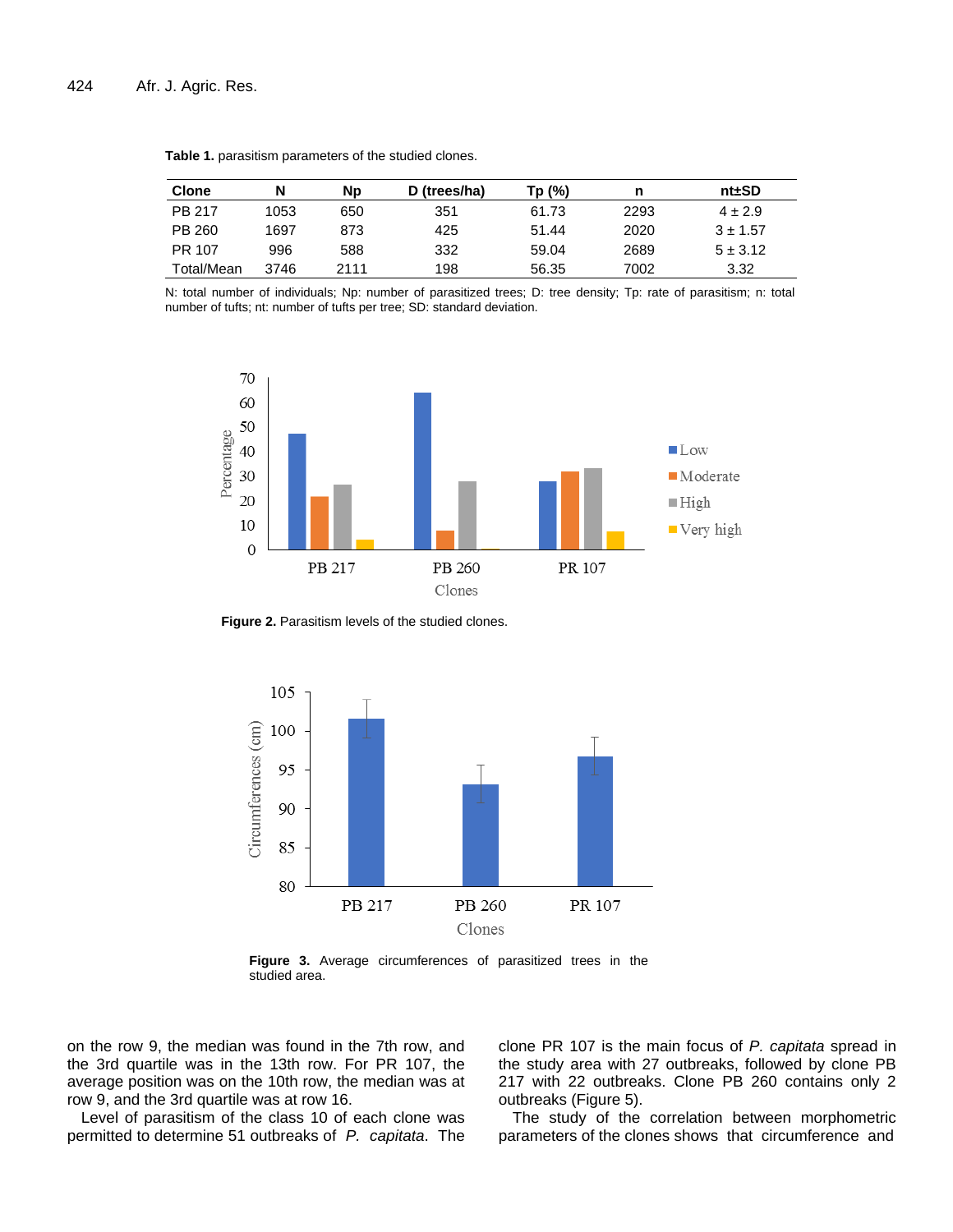

**Figure 4.** Average circumferences of parasitized trees in the studied area.



**Figure 5.** Outbreaks by clones found in the studied area.



**Figure 6.** Distribution of parasitized trees in the blocks. Marks means the extremes values

number of tufts correlated positively, but have correlated negatively with depth in all of the studied clones (Table 2).

# **DISCUSSION**

The results showed that all the clones studied were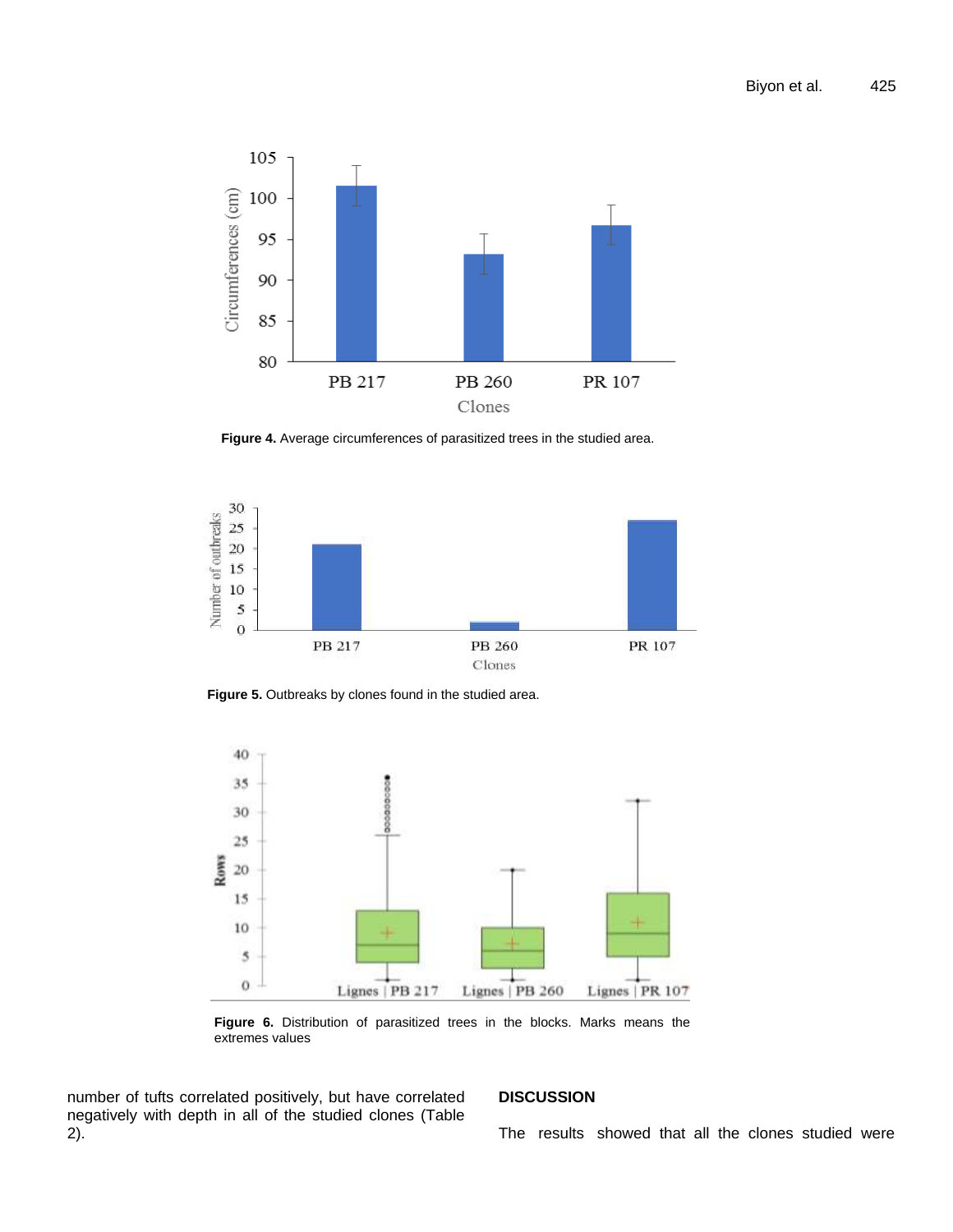| Variable        | <b>Circumference</b> | <b>Number of tufts</b> | <b>Rows</b> |
|-----------------|----------------------|------------------------|-------------|
| <b>PB 217</b>   |                      |                        |             |
| Circumference   | 1                    |                        |             |
| Number of tufts | 0.442                |                        |             |
| Rows            | $-0.288$             | $-0.190$               | 1           |
| <b>PB 260</b>   |                      |                        |             |
| Circumference   | 1                    |                        |             |
| Number of tufts | 0.328                | 1                      |             |
| Rows            | $-0.117$             | $-0.164$               | 1           |
| <b>PR 107</b>   |                      |                        |             |
| Circumference   | 1                    |                        |             |
| Number of tufts | 0.324                | 4                      |             |
| Rows            | $-0.019$             | $-0.148$               | 1           |

**Table 2.** Pearson's correlation index of the clones.

parasitized. This shows that there are no clones resistant to Loranthaceae parasitism. This was also demonstrated in Nigeria where Loranthaceae attacked both native and exotic clones (Orumwense et al., 2012). Clone PB 260 showed the lowest rate of parasitism among the 3 clones studied. Similar results were found in Gabon, where clones AVROS 2037, PB 217, PB 235, and GT 1 were characterised as highly parasitised, and clones PB 261, PB 260 and RRIM 600 were characterised as low parasitism (Engone, 2006). This could be explained by the fact that clone PB 260 has dense foliage, allowing little light to pass through, thus making it difficult for *P. capitata*, which is known to be a heliophilic species, to establish itself.

The gradient of tree susceptibility to parasitism was explained by the presence of anatomical parameters (thickness of the suber and collenchyma) and biochemical parameters (phenolic compounds) in poplar. These characteristics, which allow plants to defend themselves against external aggressions, were found to be strongly correlated with resistant clones, which were characterised by a high thickness of suber and cortical parenchyma, as well as a higher density of tannins (Hariri et al., 1992). However, in African Loranthaceae, phenolic and tannin contents did not show significant differences (Engone, 2006). On the other hand, low tree density in a plot increases the amount of incident light, thus favouring the establishment of *P. capitata*. This observation was confirmed in clone PR 107, which had a lower tree density and a higher rate of parasitism. The study of the row parasitized trees showed that clone PB 260 are located more closest to the edge of the plantations, and those of clone PR 107 more inside the plantations. It means that light is a factor greatly in parasitism in clone PB 260, but would have less effect in PR 107.

The high rate of parasitism in all the clones studied reflects the high implementation of *P. capitata* in the region studied. Similar results were found in rubber plantations in southern Cameroon (63.4%), in citrus plantations in Benin (59.87%), or on tree legumes in Côte d'Ivoire (56%) (Dibong et al., 2009; Houenon et al., 2012; Soro, 2005). However, this infestation rate is much lower than the 96% observed on shea in northern Côte d'Ivoire (Traoré et al., 2003), and much higher than the 10.4% found in rubber plantations in southern Côte d'Ivoire (Soro et al., 2011). The difference observed with shea is explained by the fact that the shea plantations were located in a semi-arid zone. In this type of environment, the trees are spaced out and strongly branched, and would thus constitute favourable sites for the installation of Loranthaceae. In Côte d'Ivoire, where the rate of parasitism was 10.4%, the explanation could be found in the fact that the studies were carried out on trees aged 15 to 20 years, whereas the trees in this study belonged to the 20 to 25 years age group, thus confirming that parasitism increases with the age of the host plant (Engone, 2002).

The difference between the parasitism rates of rubber trees in Tiko and Nyete can be explained by the fact that parasitism depends on geographical location (Raynal-Roques and Paré, 1998). On the other hand, the Muyuka and Tiko areas are characterised by a Cameroonian type climate with one dry season, while the Nyete area has a climate with two dry seasons, thus showing that *P. capitata* develops optimally in areas with high rainfall.

## **Conclusion**

*P. capitata* shows a high rate of parasitism in all clones.